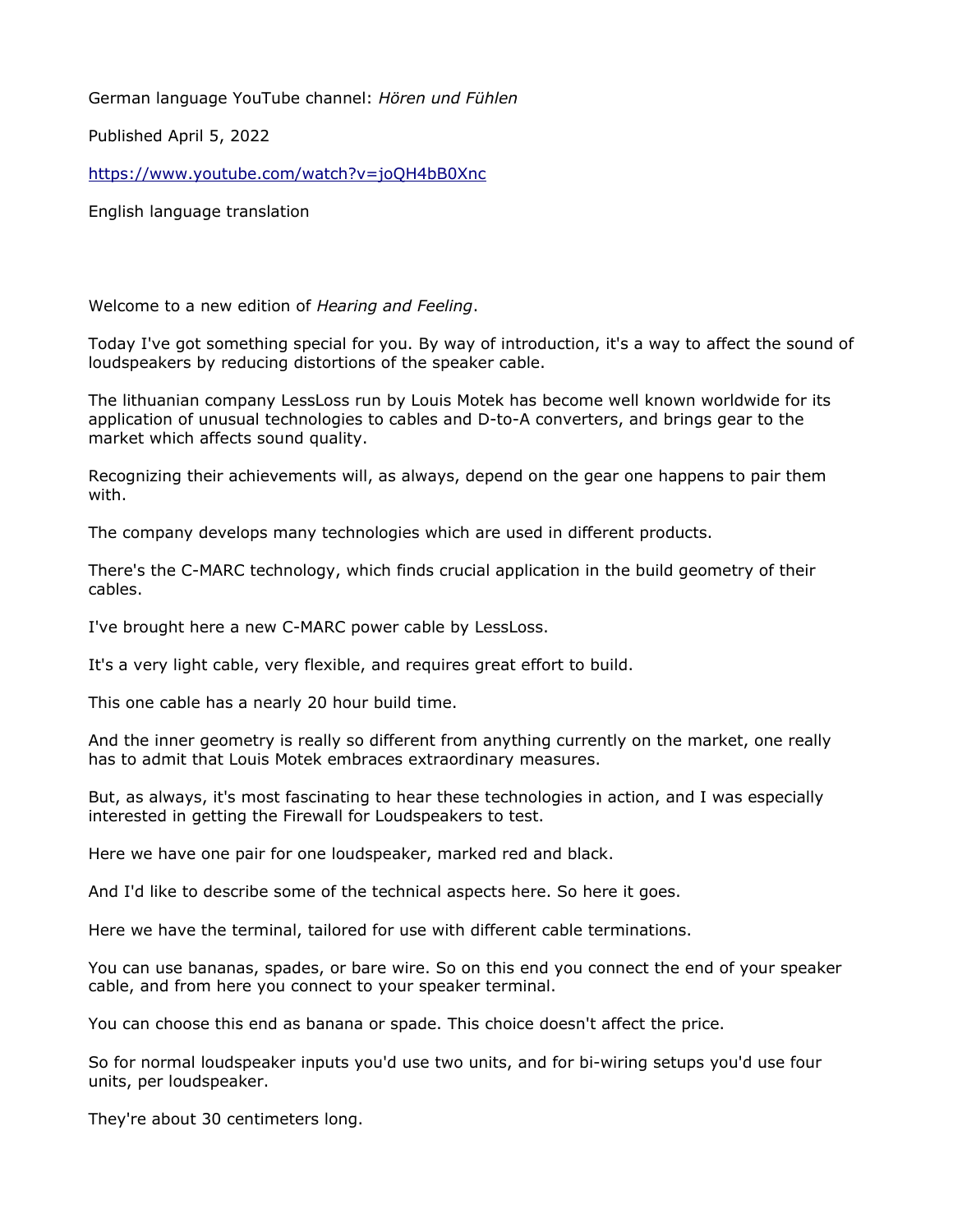The flexible lead here is in fact a C-MARC cable by LessLoss, with its very interesting internal geometry. I'll explain more about it in an upcoming video.

This cylindrical part is interesting, in its glass appearance, inside of which you can see a pair of components. I'll get into those in a second.

It is a cylindrical column shape of hard resin.

Inside here we can see the signal splits into two pairs of solid copper rods, which are preformed to specific lengths.

Now, these special copper rods are highly sensitive.

They are solid core, and have been treated by an entropic thermodynamic process.

This results in a highly controlled specific extreme aging of the copper.

Entropy is tied to irreversibility of processes.

Through this thermodynamic process sensitive conditions are achieved whereby an object's condition is no longer reversible.

As a result, the copper parts thus prepared are extremely sensitive while these conditions apply.

They become matte and soft. In fact the copper itself becomes flabby.

One could say like this cable here, easily flexible.

This is a result of the processing.

Because of this physical sensitivity, the structure is encased in a liquid resin which when hardens keeps everything in place and grants the soft copper its rigidity again.

But not only that. This rigidity also has to do with the elements that surround the copper conductors.

These two elements are a kind of gill-shaped shroud which encapsulate two copper rods each. These aren't physically connected but are coupled only by magnetic field interactions.

So then this whole assembly is immersed in liquid resin which hardens tightly over time. This is a laborious effort.

The special in-house processing of the copper bars alone takes about 30 hours.

Clearly, these are very labor intense products which require much attention to detail.

These very gill-shaped shrouds which surround the copper bars make up the essence of what LessLoss calls its Firewall technology.

These gill-shaped shrouds sort of remind one of looking into a vacuum tube, the type you'd find in a driver or preamp. The gill shape reminds one of the screen on such a tube. This gill-shaped element is placed in a magnetic field over the signal conductors and then held in place through the hardening of the resin.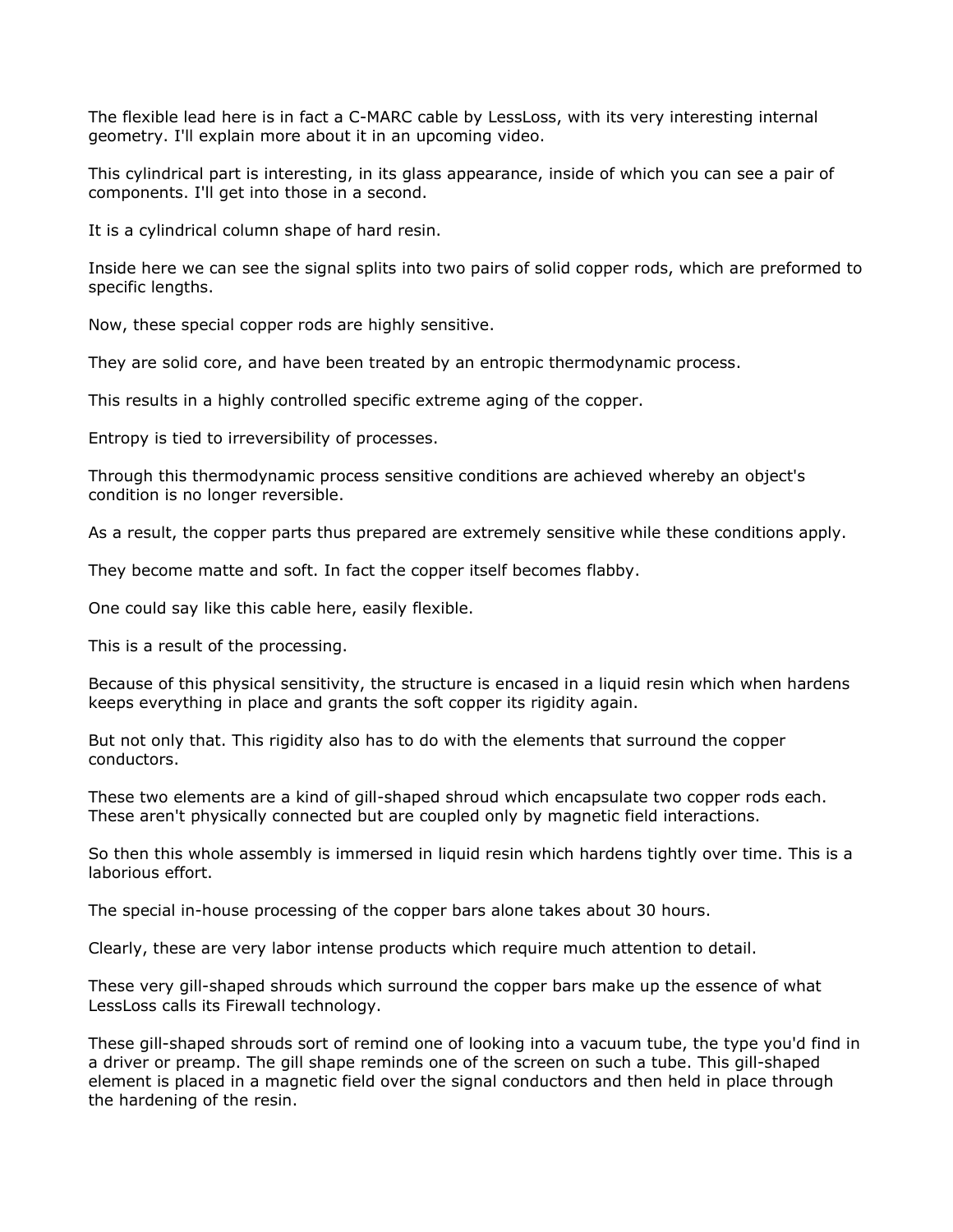It's known that in a solid core conductor the signal flow from low to high frequencies moves from the center to the outer surface.

As such, the higher the frequency, the closer it is concentrated at the surface of the conductor.

This is the so-called Skin-effect, and this is where LessLoss's approach is applied.

The problem addressed is that any signal which is introduced to the loudspeaker cable at the amplifier is subjected to high frequency interference "garbage" by the time it traverses the cable.

This is where the concept developed by LessLoss applies. The signal can be liberated from the induced noice since this noise is known to be of high frequency origin.

Addressing this noise on the signal line is not unique. Known U.S. based manufacturers have developed their own solutions to this problem, each in their own way. This is logical and also audible.

Due to all cables exhibiting capacitance, it's only natural that they will capture high frequency undesirable noise along the way. The only question is, what effect does this have on the audio signal, the one we want to preserve?

This is the logic followed by Mr. Motek. By means of this elaborate construction he achieves the eradication of a large portion of this high frequency pollution from the signal.

These same LessLoss technologies, namely the Firewall and C-MARC technologies, are used in their power filtering solution as well.

For power they offer the technology enclosed in a small wooden enclosure, but the same idea applies, namely that high frequency garbage is stripped off the desired signal.

I'll get back to the Firewall technology when used for power as well as more detail on LessLoss's power cable performance later on in a separate review.

But today I will focus on the Firewall when used for loudspeaker signals.

As I said before, it's pretty easy to connect, so it's really easy to test.

And you can really hear the effect that it has on loudspeakers immediately.

The idea here is that the Firewall should have no influence on the signal directly. Nothing should be changed in the sense of adding anything, changing anything.

The only thing that should happen is the reduction of distortions resulting through the signal's passing through the cable, the same high frequencies we're all constantly exposed to. This problem is getting audibly worse and worse, especially in the high frequency bands. That is the problem which should ideally be addressed here.

I have had these Firewalls here for testing for several weeks now.

I tested them with several loudspeaker systems.

I have tried the firewalls with tube amps, and solid state amps. I tried them with full range speakers, high efficiency speakers, horn-based speakers, classical dynamical two and three way speakers and with my Rogers LS 3/5. The effect of the Firewalls is always perceptible.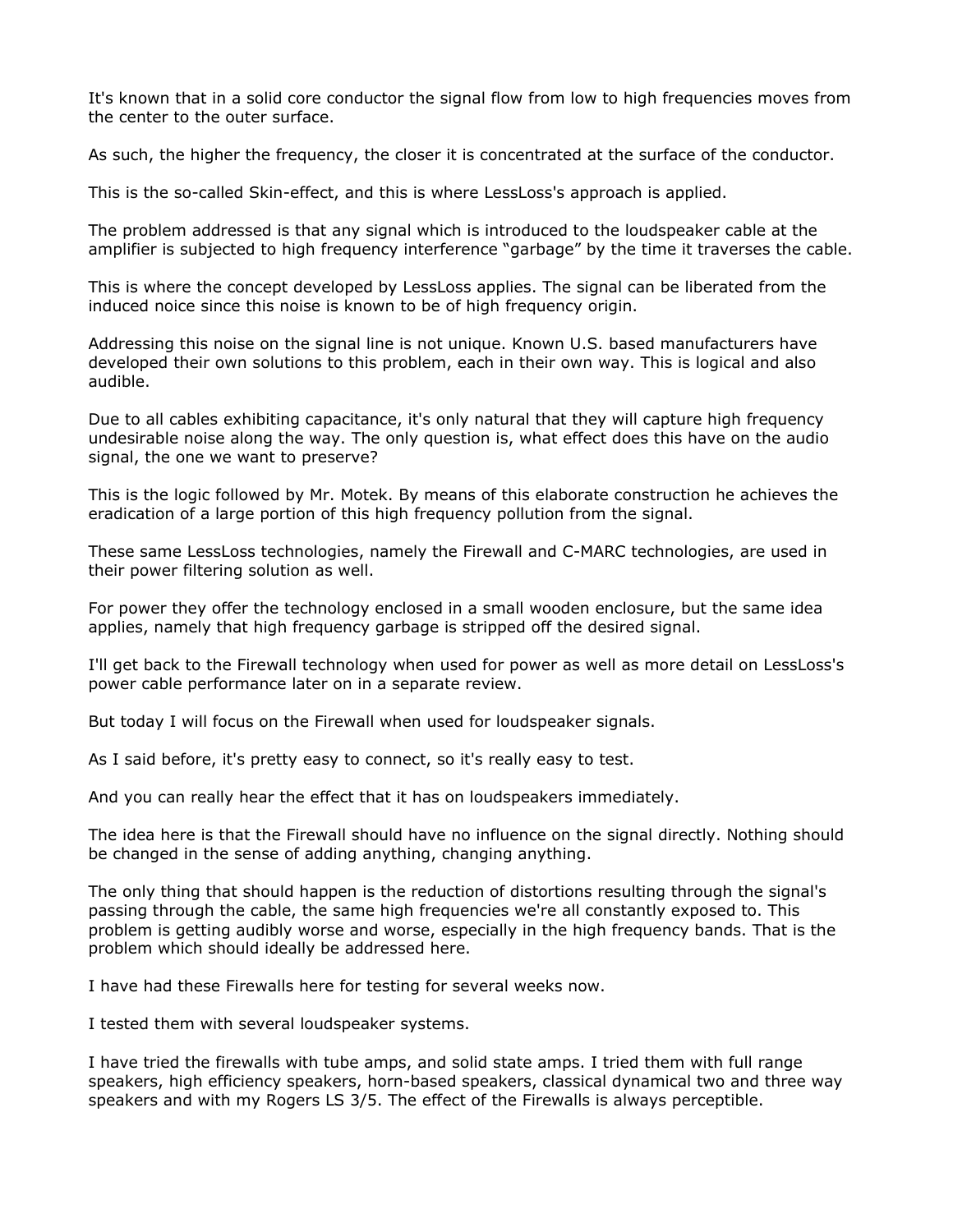There's no question about whether this might be self-delusion or wishful thinking.

You hear the effects immediately.

The Firewall technology when used on power is really remarkable.

But I'm getting ahead of myself. It's so good on power I'll dedicate a separate Easter special presenatation on it later.

So what happens to the music?

The music gains a peacefulness without becoming damped.

It's not as though you're sitting in a room and try to damp it out with curtains, damping material, that sort of thing.

On the contrary, you gain clarity through peacefulness.

I'll describe it in terms of different frequency bands.

I wouldn't say the bass is perceived to be deeper, but it is for sure more precise and I'd say springy.

It's extremely audible that acoustic bass becomes more differentiated, and extremely more colorful and impactful.

This is not something that is added to the signal, but it really comes from the absence of distorting impulses. This is how I perceive it audibly, because it was immediately noticeable.

This is also noticeable in the midrange. I really hate to use the term, but I really must do so here. It sounds more analogue.

It sounds softer, but without smearing anything in the process.

It sounds more sonorous, without at the same time losing any differentiation between lows and highs.

On the contrary.

So really it's a focussing effect which allows you to hear more than you could hear before.

Like when you clean the window glass, the glass remains the same and so does the visual material behind it, but you can see more clearly through it.

I got different results with different loudspeaker types. I'll get to that in a moment.

The high frequencies are affected least in my opinion, but the do become in a way softer on the ear.

By this I certainly don't mean that they are reduced, or that any frequency bands are cut lower, or separated in some way. That's not what I mean.

What I mean is that it's a type of smoothness that at the same time binds the differentiation of differing frequency bands.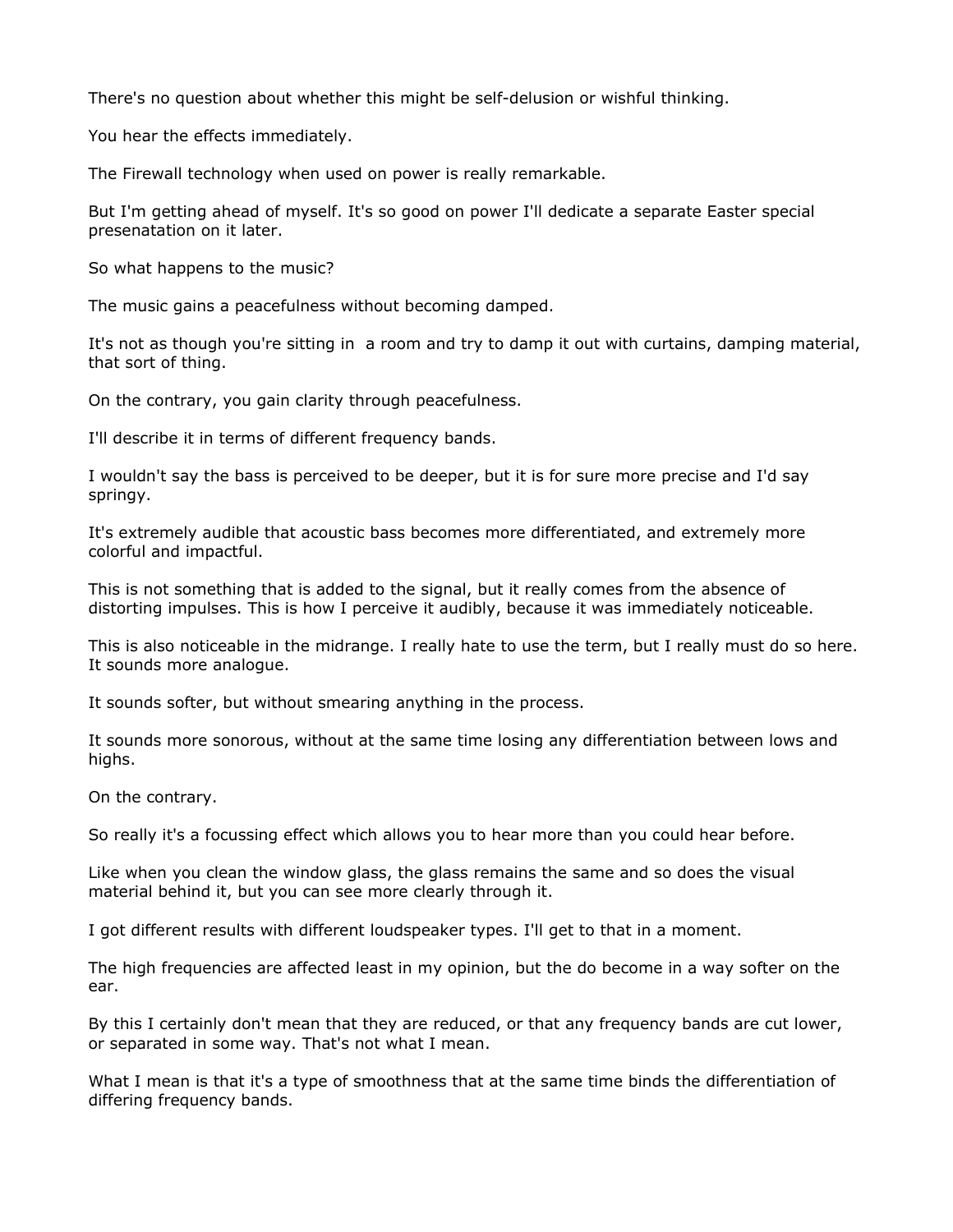So for instance listening to a soprano voice, I get the feeling that that's really a human voice I'm listening to.

This is by no means wishful thinking.

For certain it is not.

Especially with acoustic instruments, the differentiation increases drastically.

So let's say, in baroque music, with smaller ensembles, with, say, harpsichord accompaniment, one can really hear the differentiation very well.

This is all to say that, according to however much noise casts its shadows on the sound, this noise is suddenly removed and it improves the overall resulting performance.

When you can clearly make out bass and lower mids, this can also have a side-effect that it seems the high frequencies have been lessened, for real musical tones are never made up of just one frequency band. So if we make lower and low-mid frequencies finer, softer, but also more differentiated, this will also seem to influence the high frequencies, as it seems new frequency bands appear.

That's just the way it is. It has to be said. Restrictions? Well, yes.

This type of thing is audible, but I'd say it might not suit every individual listener as a matter of taste, so that everyone would say unanimously "Yeah, that's exactly what I've been looking for!"

Of course not.

I've also experimented a lot with american "Supercables," and often times I could hear things I simply didn't like.

It doesn't have to appeal to everyone.

Again:

Everyone should test in their own configuration, because the speakers, the speaker cables, plug the amp alone, these three are so different, that the audible effects will be determined by these primarily.

So for instance bass especially is influenced by the room acoustics, right?

So in this sense it's not always only beneficial if I have "more" of something by reducing something else, like distortions in the sound.

But I must say, the influence of loudspeaker cables are small compared, but the characteristics of loudspeaker cables stay the same.

Don't worry about the Firewall influencing their existing influence.

The Firewall for Loudspeakers don't influence the sound's characteristics.

It only cleans the sound, protects it, or removes from it the radio frequency trash that the speaker cable without even knowing it is transporting to the speaker anyway.

And the speaker cables, like I said, their sound characteristic is not influenced, it is merely helped by the lack of negative influence in that the signal is cleaned.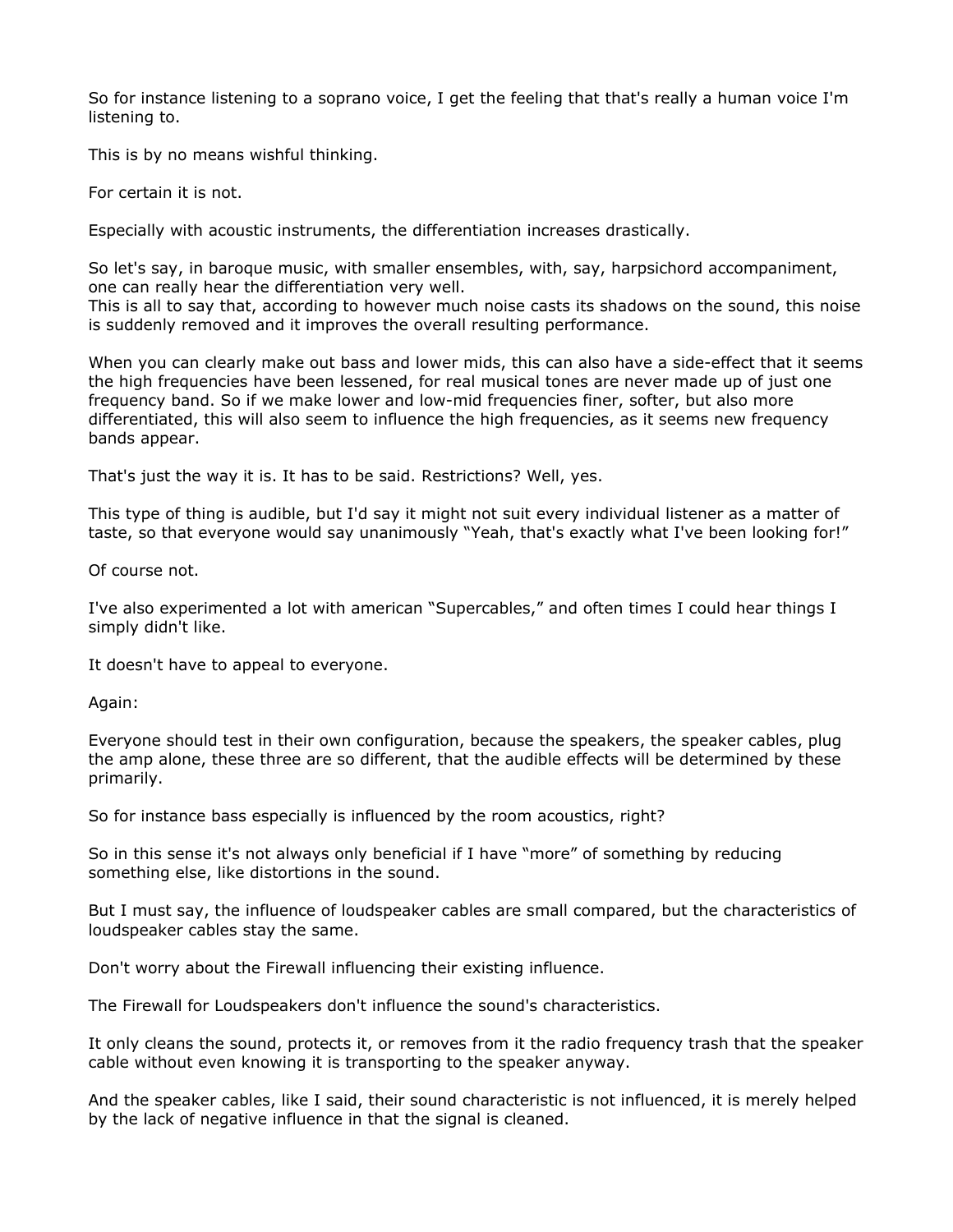With speakers the effect is the same. With amps as well. I tried tube amps and transistor amps. The effect is exactly the same. You can still hear all the characteristics of each piece of gear.

I switched back and forth several times between transistor and tube amps. The Firewall did not influence their individual characteristics.

Now regarding loudspeakers.

Die Rogers 3-5 hat sehr davon profitiert. The Rogers 3-5 benefitted greatly.

This speaker really shines in the midrange and the highs also are pretty good. The bass doesn't hold up so well normally. But now the high bass was much better differentiated and clear.

I had a lot of fun with that; it really was great.

With the large horn system, I found that the highs really benefitted and were more pleasing.

So often with horn systems the weak link is the high frequencies. The place where one would say "that's a little too harsh on my ear."

Whether this is because the noise was reduced and actually had an effect on the high frequency band of the audio, due to the Skin-effect or whatever it was, I really can't say, because I have no way of measuring it.

But it is obvious that the slightly shrill highs actually disappeared and it was quite pleasing as a result.

But it could also be that it was just a higher resolution portrayal of the lows and mids which created a good gel with the highs.

I can't really say.

In classically built loudspeaker construction, the differences were also immediately noticeable.

I would say, whether the sound idea with a classical solution of a 2 or 3-way loudspeaker combined with a transistor amp also goes in the desired direction of change, must be determined. Because we all know that, for example, when we experimented with an external filter to linearize the impedance curve, which affects the sound in a similar form, although not of the technical implementation as with LessLoss. This is very very different in the way it affects the sound. But here you can also say that we always go into a musical flow of change, whether you like it or not, everyone must decide for themselves.

Let's move on to high sensitivity speakers with only one driver.

Here I would actually not recommend them.

This is of course a question of taste, for each his own. But wide-band drivers do generally have a lower high frequency cut-off.

Here, in my opinion, the naturally limiting high frequencies of the solution doesn't gel well with a fuller, better defined bass and mid-range (of course for elderly such a high frequency cut-off doesn't need to mean much), so I'd say the influence is not especially beneficial in my experience.